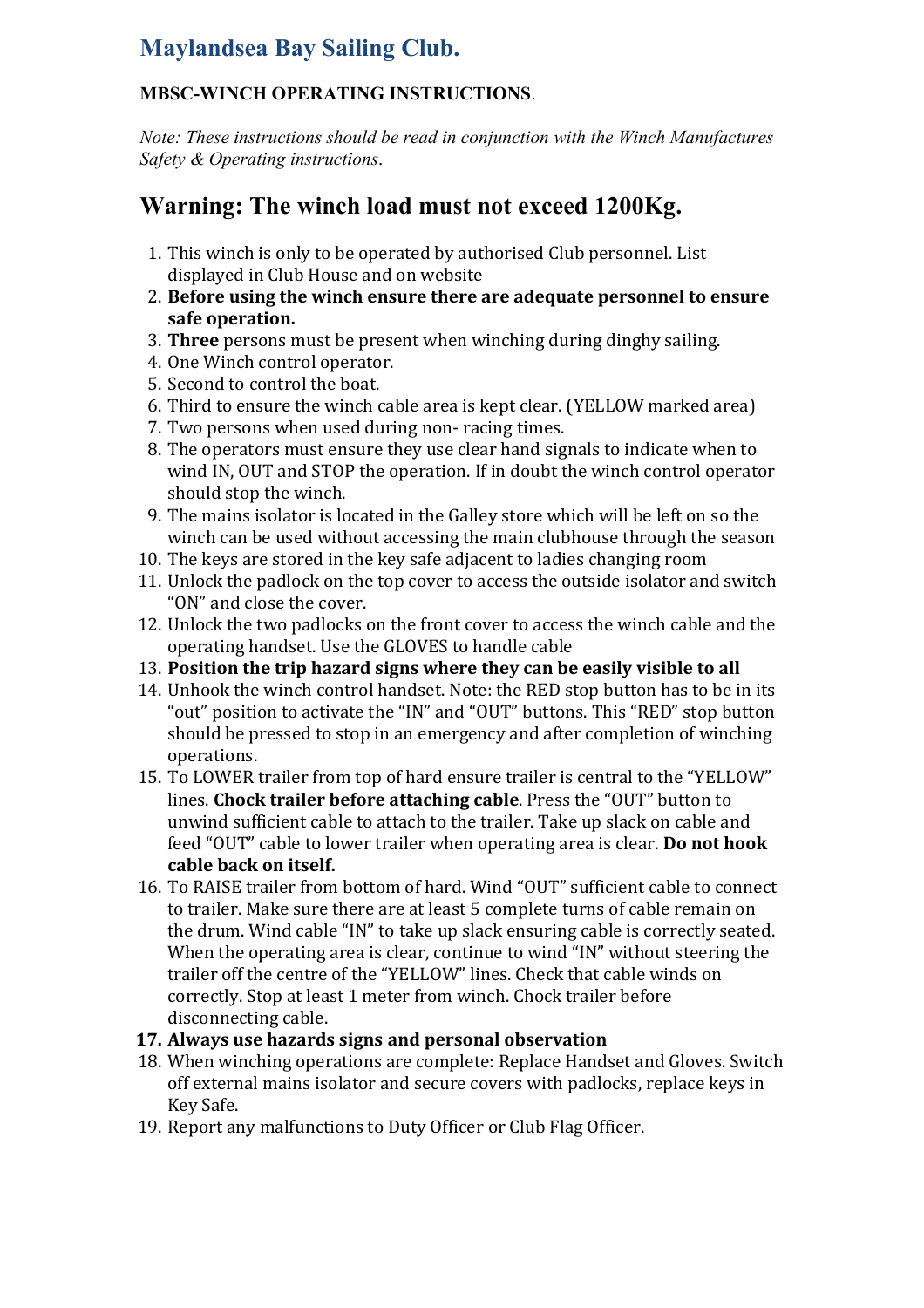## **Winch Safety instructions**

Guidance to the safe use and operation

The following is for guidance only. Each user must carry out a risk assessment for the current conditions of use and to act to minimise the risks identified.

As with any powerful tool, there are hazards involved with winching operations, therefor only **FULLY TRAINED OPERATORS** can use the winch also the winch is never to be used alone, minimum of **TWO PERSONS** are needed to safely operate it. If there are other people about, say a sailing day, then **THREE** are required (The second/third person does not have to be trained as they are assisting the operator)

#### **SAFETY**

- 1. Keep yourself and all personnel clear of the winch cable
- 2. Never step over, stand near or touch a winch cable under tension
- 3. Always wear protective clothing, riggers gloves, safety boots, high visibility clothing.
- 4. Always check winching layout & capacities of equipment (weight limits for both winch & cable)
- 5. Do not use cable as a tow rope
- 6. Always obey the cable handling procedure
- 7. Never wrap winch cable around loads or attach hook back onto the cable to form a loop
- 8. Carry out regular inspections of the winch cable
- 9. Always locate position of EMERGENCY STOP button before attempting to use the winch
- 10. Always maintain 5 wraps of cable around the winch drum
- 11. Never operate winch drum 'free spool' with winch cable attached to load.
- 12. Always survey the site of operation for potential hazards before deploying winch equipment
- 13. Always survey path load (direction of travel) that will be winched through for potential hazards (people using footpath)
- 14. Always use hazards signs and personal observation
- 15. Do not use the winch for the movement of persons

#### **Dress for safety**

16. High Vis Jacket or vest, Good Quality Riggers Gloves, Safety Boots (High Vis to be seen, Gloves for hand Protection, safety boots, better protection over flip flops when wheel runs over foot)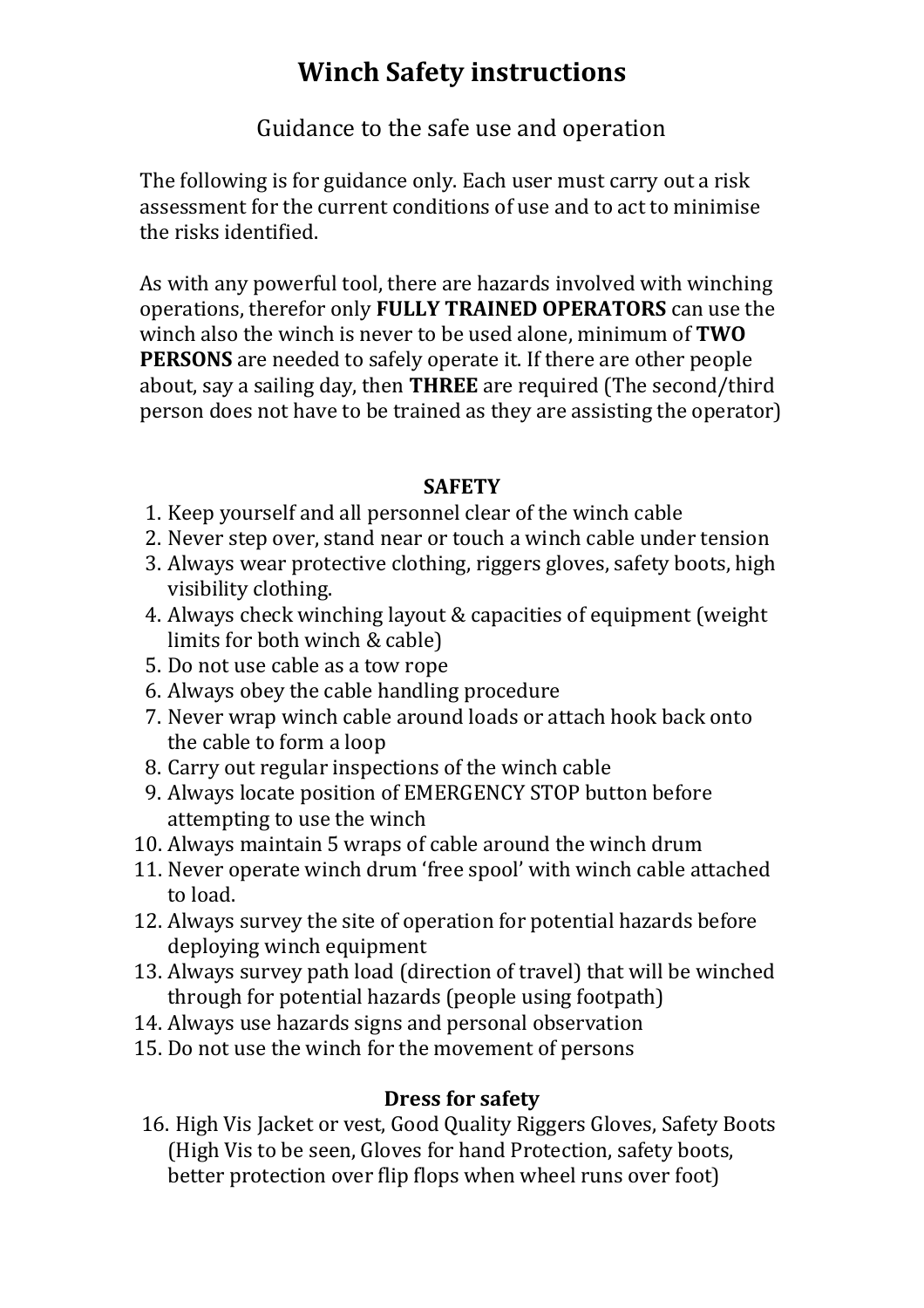

# **Dress for safety**

High Vis Jacket or vest Good Quality Riggers Gloves









Safety Boots